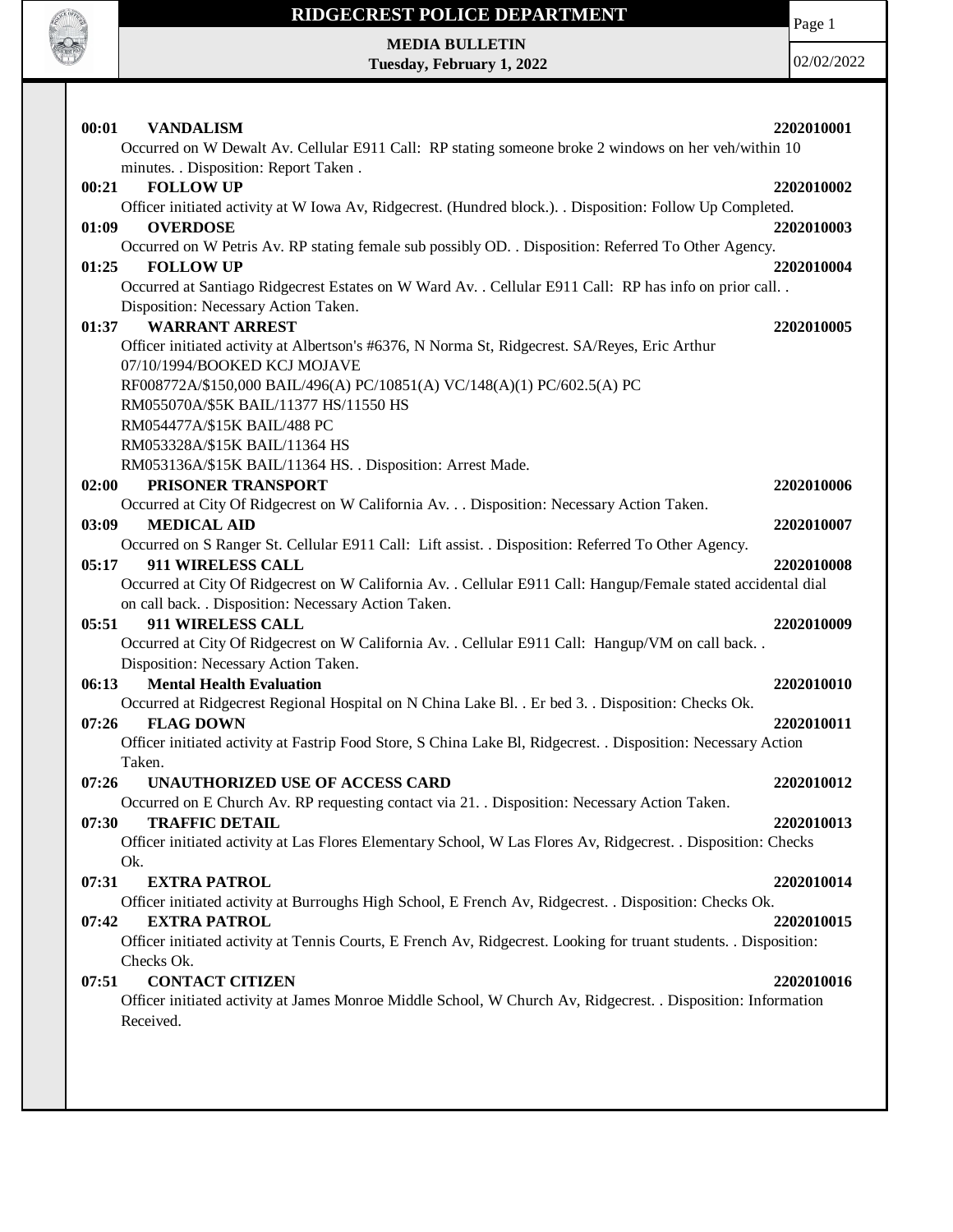

**MEDIA BULLETIN Tuesday, February 1, 2022** Page 2

02/02/2022

| 08:01 | <b>HARASSMENT</b>                                                                                                                            | 2202010017 |
|-------|----------------------------------------------------------------------------------------------------------------------------------------------|------------|
|       | Occurred at Larkspur Apartments on S Downs St. . RP requesting contact regarding issues with a neighbor                                      |            |
|       | who keeps coming up to her and yelling at her. She said he almost hit her. . Disposition: Counselled.                                        |            |
| 08:17 | RUNAWAY/OUT OF CONTROL JUVENILE<br>Officer initiated activity at James Monroe Middle School, W Church Av, Ridgecrest. . Disposition: Warning | 2202010018 |
|       | (Cite/Verbal).                                                                                                                               |            |
| 08:39 | <b>SUSPICIOUS PERSON</b>                                                                                                                     | 2202010019 |
|       | Occurred at Burroughs High School on E French Av. . Man in the desert area between BHS and Pierce School                                     |            |
|       | yelling for help. . Disposition: Necessary Action Taken.                                                                                     |            |
| 08:44 | <b>LAND TRESPASS</b>                                                                                                                         | 2202010020 |
|       | Occurred on W Ward Av. Rp states there is someone at the red tagged home. . Disposition: Checks Ok.                                          |            |
| 09:00 | <b>CONTACT CITIZEN</b>                                                                                                                       | 2202010021 |
|       | Officer initiated activity at Mesquite High School, W Drummond Av, Ridgecrest. . Disposition: Information                                    |            |
|       | Received.                                                                                                                                    |            |
| 09:12 | <b>THEFT</b>                                                                                                                                 | 2202010022 |
|       | Occurred at City Of Ridgecrest on W California Av. . Rp states that the person who gives out the free phones                                 |            |
|       | used rps EBT card. . Disposition: Report Taken.                                                                                              |            |
| 09:14 | <b>ACO CALL</b>                                                                                                                              | 2202010023 |
|       | Officer initiated activity at W Bennett Av, Ridgecrest. Barking dogs. . Disposition: Animal Control Handled.                                 |            |
| 09:14 | <b>CONTACT CITIZEN</b><br>Officer initiated activity at Richmond Elementary School, E Rowe St, Ridgecrest. . Disposition: Information        | 2202010024 |
|       | Received.                                                                                                                                    |            |
| 09:17 | UNAUTHORIZED USE OF ACCESS CARD                                                                                                              | 2202010025 |
|       | Occurred on N Fairview St. RP in the lobby to report that money taken from her EBT card. . Disposition:                                      |            |
|       | Necessary Action Taken.                                                                                                                      |            |
| 09:20 | <b>TRUANT</b>                                                                                                                                | 2202010026 |
|       | Officer initiated activity at Santiago Ridgecrest Estates, W Ward Av, Ridgecrest. . Disposition: Negative                                    |            |
|       | Contact.                                                                                                                                     |            |
| 09:22 | <b>CITIZEN ASSIST</b>                                                                                                                        | 2202010027 |
|       | Occurred at Ridgecrest Regional Hospital on N China Lake Bl. Disposition: Necessary Action Taken.                                            |            |
| 09:23 | PEDESTRIAN CHECK                                                                                                                             | 2202010028 |
|       | Officer initiated activity at Walmart Supercenter, E Bowman Rd, Ridgecrest. . Disposition: Necessary Action                                  |            |
| 09:27 | Taken.<br><b>ACO CALL</b>                                                                                                                    | 2202010029 |
|       | Officer initiated activity at W Ward Av/N Downs St, Ridgecrest. . Disposition: Unable To Locate.                                             |            |
| 09:39 | <b>ACO CALL</b>                                                                                                                              | 2202010030 |
|       | Officer initiated activity at S Mayo St, Ridgecrest. (Hundred block.) loose dogs. . Disposition: Animal Control                              |            |
|       | Handled.                                                                                                                                     |            |
| 09:40 | <b>ATTEMPT TO CONTACT</b>                                                                                                                    | 2202010031 |
|       | Officer initiated activity at Super 8 Motel, S China Lake Bl, Ridgecrest. . Disposition: Negative Contact.                                   |            |
|       |                                                                                                                                              |            |
| 10:03 | <b>MEDICAL AID</b>                                                                                                                           | 2202010032 |
|       | Occurred on S Porter St. Service Class: RESD ambulance request. . Disposition: Assisted.                                                     |            |
| 10:10 | <b>SUBPOENA SERVICE</b>                                                                                                                      | 2202010033 |
|       | Occurred on N Oasis Dr. . Disposition: Necessary Action Taken.                                                                               |            |
| 10:11 | <b>VEHICLE CHECK</b>                                                                                                                         | 2202010034 |
|       | Officer initiated activity at W Bowman Rd, Ridgecrest. (Hundred block.). . Disposition: Follow Up Completed.                                 |            |
| 10:13 | <b>VERBAL THREATS</b>                                                                                                                        | 2202010035 |
|       | Occurred on N Wayne St. RP states that is threatening her via text messages. . Disposition: Necessary Action                                 |            |
|       | Taken.                                                                                                                                       |            |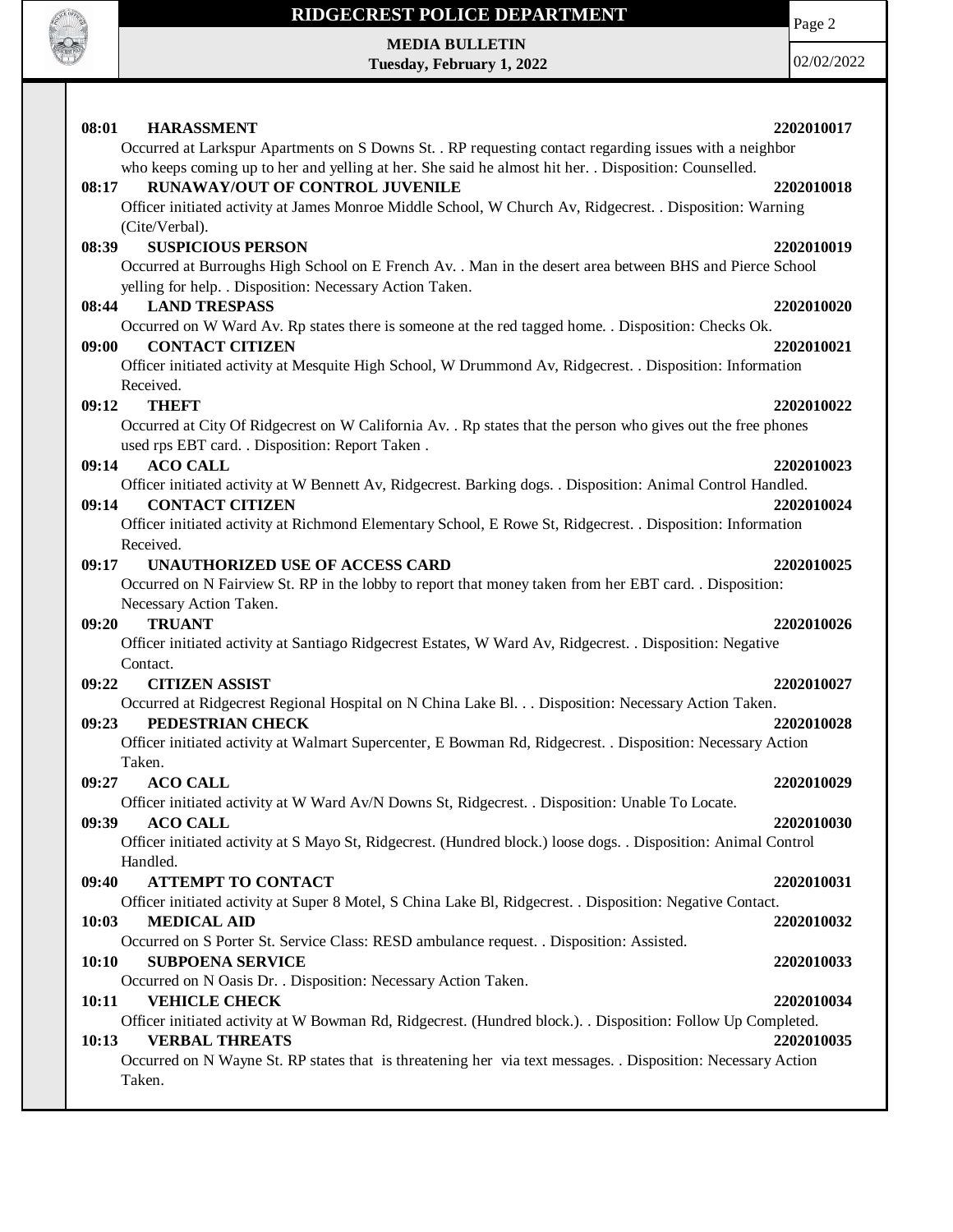

Page 3

**MEDIA BULLETIN Tuesday, February 1, 2022**

02/02/2022

| 10:26<br><b>DISABLED VEHICLE</b>                                                                                       | 2202010036 |
|------------------------------------------------------------------------------------------------------------------------|------------|
| Occurred on W Bowman Rd. (Hundred block.) in the nw parking lot by subway. subj will be in a red old small             |            |
| suv. . Disposition: Assisted.<br>911 WIRELESS CALL                                                                     |            |
| 10:48<br>Occurred at City Of Ridgecrest on W California Av. . misdial. . Disposition: Log Note Only.                   | 2202010037 |
| <b>FOLLOW UP</b><br>11:03                                                                                              | 2202010038 |
| Officer initiated activity at S Lenore St, Ridgecrest. . Disposition: Follow Up Completed.                             |            |
| 11:16<br><b>THEFT</b>                                                                                                  | 2202010039 |
| Occurred at City Of Ridgecrest on W California Av. . Rp in the lobby-states money was stolen off her EBT               |            |
| card. . Disposition: Negative Contact.                                                                                 |            |
| <b>CONTACT CITIZEN</b><br>11:43                                                                                        | 2202010040 |
| Occurred at City Of Ridgecrest on W California Av. . RP states her daughter is staying in a group home. RP             |            |
| stated CPS told the RP to contact RPD. RP states there is a warrant for. . Disposition: Information Provided.          |            |
| <b>MEDICAL AID</b><br>11:47                                                                                            | 2202010041 |
| Officer initiated activity at S China Lake Bl/W California Av, Ridgecrest. . Disposition: Assisted.                    |            |
| PARKING VIOLATION<br>11:55                                                                                             | 2202010042 |
| Officer initiated activity at W Bennett Av, Ridgecrest. . Disposition: Necessary Action Taken.                         |            |
| <b>STOLEN VEHICLE REPORT</b><br>12:17                                                                                  | 2202010044 |
| Occurred on W Ward Av. See incident 2201310056. Rp has more information in regards to his stolen vehicle               |            |
| Disposition: Report Taken.                                                                                             |            |
| <b>CONTACT CITIZEN</b><br>12:31                                                                                        | 2202010045 |
| Occurred at City Of Ridgecrest on W California Av. . Call rp. rp requesting to speak to an officer regarding a         |            |
| veh that was towed. . Disposition: Information Provided.                                                               |            |
| <b>INFORMATION</b><br>12:32                                                                                            | 2202010046 |
| Occurred on N Balsam St. BMW silver vehicle with a lady pulled in behind the rp's vehicle started yelling at           |            |
| the RP. Rp states the lady started filming rps vehicles Disposition: Log Note Only.<br>12:44<br><b>CONTACT CITIZEN</b> |            |
| Occurred at Burroughs High School on E French Av. . Student in the front office. . Disposition: Report Taken.          | 2202010047 |
| <b>THEFT</b><br>12:53                                                                                                  | 2202010048 |
| Occurred at City Of Ridgecrest on W California Av. . Rp would like to file a report. money taken off of EBT card       |            |
| . Rp in lobby. . Disposition: Information Provided.                                                                    |            |
| <b>INFORMATION RECEIVED</b><br>13:21                                                                                   | 2202010049 |
| Occurred on W Ward Av. (Hundred block.) juveniles "drag racing" on the street everyday /rp wants to make               |            |
| us aware its going on. . Disposition: Information Received.                                                            |            |
| 13:24<br>THEFT                                                                                                         | 2202010050 |
| Occurred at Kern County on S Mahan St. . Rp would like to file theft from EBT card, in lobby. . Disposition:           |            |
| Referred To Other Agency.                                                                                              |            |
| 13:26<br><b>FOUND NARCOTICS</b>                                                                                        | 2202010051 |
| Officer initiated activity at City Of Ridgecrest, W California Av, Ridgecrest. During vehicle check of unit 422,       |            |
| CSO Lloyd found drug paraphernalia between the front seat and the center console of the vehicle                        |            |
| Disposition: Report Taken.                                                                                             |            |
| <b>THEFT</b><br>13:31                                                                                                  | 2202010052 |
| Occurred on S Yorktown St. CALL RP/states money was stolen off her EBT card. . Disposition: Report Taken.              |            |
| 911 WIRELESS CALL<br>13:38                                                                                             | 2202010053 |
| Occurred at City Of Ridgecrest on W California Av. . rustling noises. . Disposition: Log Note Only.                    |            |
|                                                                                                                        |            |
|                                                                                                                        |            |
|                                                                                                                        |            |
|                                                                                                                        |            |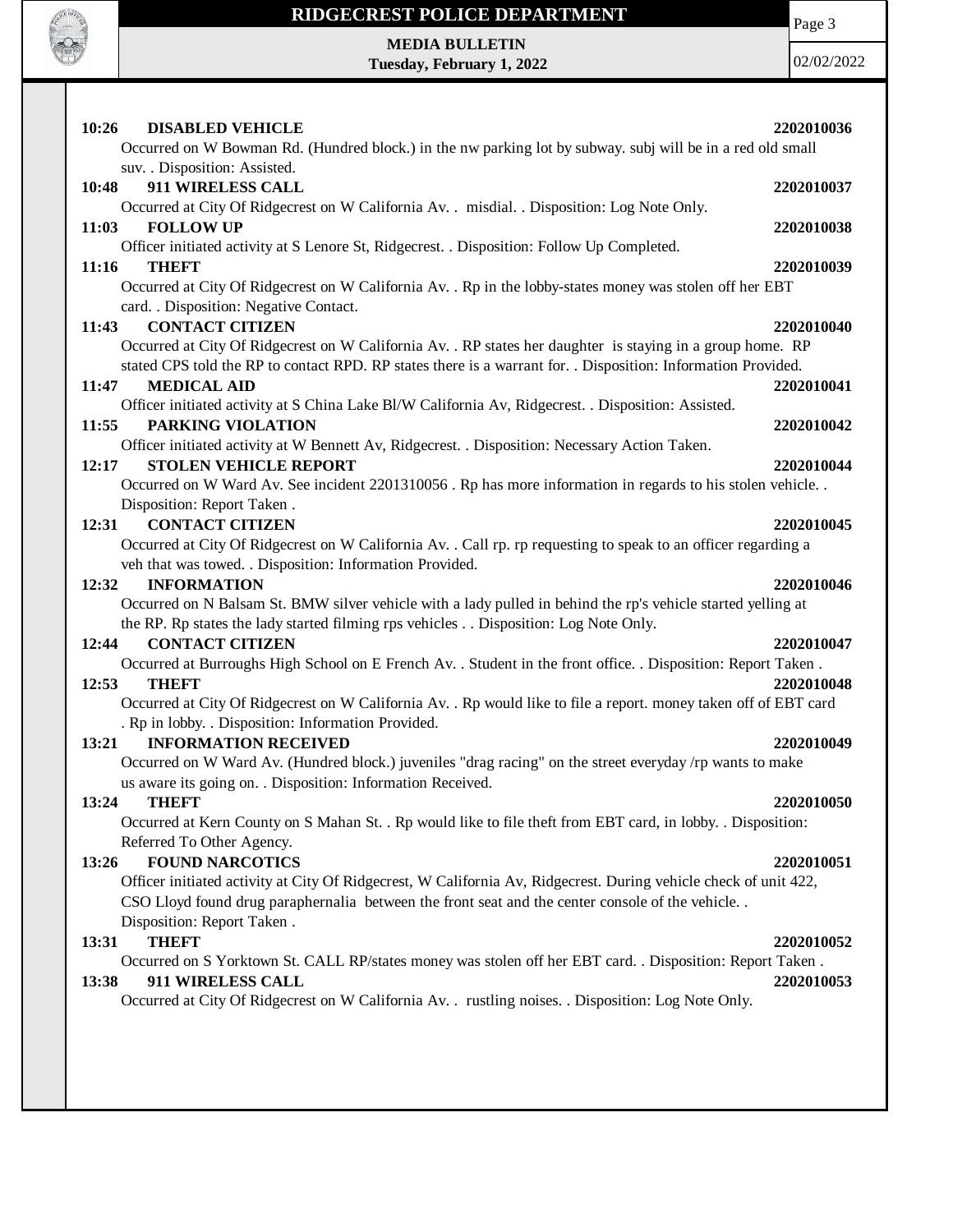

**MEDIA BULLETIN Tuesday, February 1, 2022** Page 4

02/02/2022

### **13:40 VERBAL THREATS 2202010054** Occurred at Best Western China Lake Inn on S China Lake Bl. . WFA/black jeans/20s/brown hair/jacket with fur around collar/under the stairwell now being belligerant and making threats towards staff , subject is closer to the back of the hotel. . Disposition: Gone On Arrival. **13:52 THEFT** 2202010055 Occurred on N Jessica St. RP in the lobby to file report- money was taken from her card. . Disposition: Report Taken . **14:00 MEDICAL AID 2202010056** Occurred on W Drummond Av. Service Class: CNTX ambulance request. . Disposition: Referred To Other Agency. **14:07 ACO - ANIMAL BITE 2202010057** Officer initiated activity at Town & Country Mobile Home Park, N Norma St, Ridgecrest. . Disposition: Report Taken . **14:07 FOLLOW UP 2202010058** Officer initiated activity at W Langley Av, Ridgecrest. . Disposition: Follow Up Completed. **14:08 SUSPICIOUS PERSON 2202010059** Occurred at Albertson's #6376 on N Norma St. . Female running outside the back of the store with a large black bag/rp believes the subject stole the items from an unknown location. . Disposition: Unable To Locate. **14:23 BREAKING/REMOVING VEHICLE PARTS 2202010060** Occurred at City Of Ridgecrest on W California Av. . RP needs to file a report- catalytic converter was taken from her car. . Disposition: Report Taken . **14:47 CHILD ABUSE 2202010061** Occurred on E Church Av. RP in the lobby wants to speak with an Officer. . Disposition: Report Taken . **14:51 TICKET SIGN OFF 2202010062** Occurred at City Of Ridgecrest on W California Av. . Ticket sign off- fee paid. . Disposition: Necessary Action Taken. **15:13 SHOPLIFTING 2202010063** Occurred at Flawless Victory on W Ridgecrest Bl. . Rp states someone came into residence and stole items from the front and back of the store hma/LA tattoo on his face. . Disposition: Necessary Action Taken. **15:26 WELFARE CHECK 2202010064** Occurred at Pearson Park on W Vicki Av/N Downs St. . Rp states as he was driving SB on downs he saw a male juv on the ground with a scooter next to him and possibly his sister trying to wave people down to help them. . Disposition: Gone On Arrival. **15:27 CONTACT CITIZEN 2202010065** Officer initiated activity at Sierra Vista Education Center, N Norma St, Ridgecrest. . Disposition: Information Received. **15:28 CONTACT CITIZEN 2202010066** Occurred at Stater Brothers #109 on N China Lake Bl. . Call rp /would like contact from an SRO regarding juveniles coming into the store and taking items. . Disposition: Information Provided. **15:56 CONTACT CITIZEN 2202010067** Occurred at Alvord Street Mini Mart on N Alvord St. . Rp states he has a subj that is following him. rp states he beileves subj is following him is the same subj that broke out another subjs window. . Disposition:

#### **16:13 SUSPICIOUS VEHICLE 2202010068**

Occurred on N Faith Ct. (Hundred block.) red older SUV driving in the neighborhood with 2 males inside, going around asking people about their vehicles. . Disposition: Unable To Locate.

Necessary Action Taken.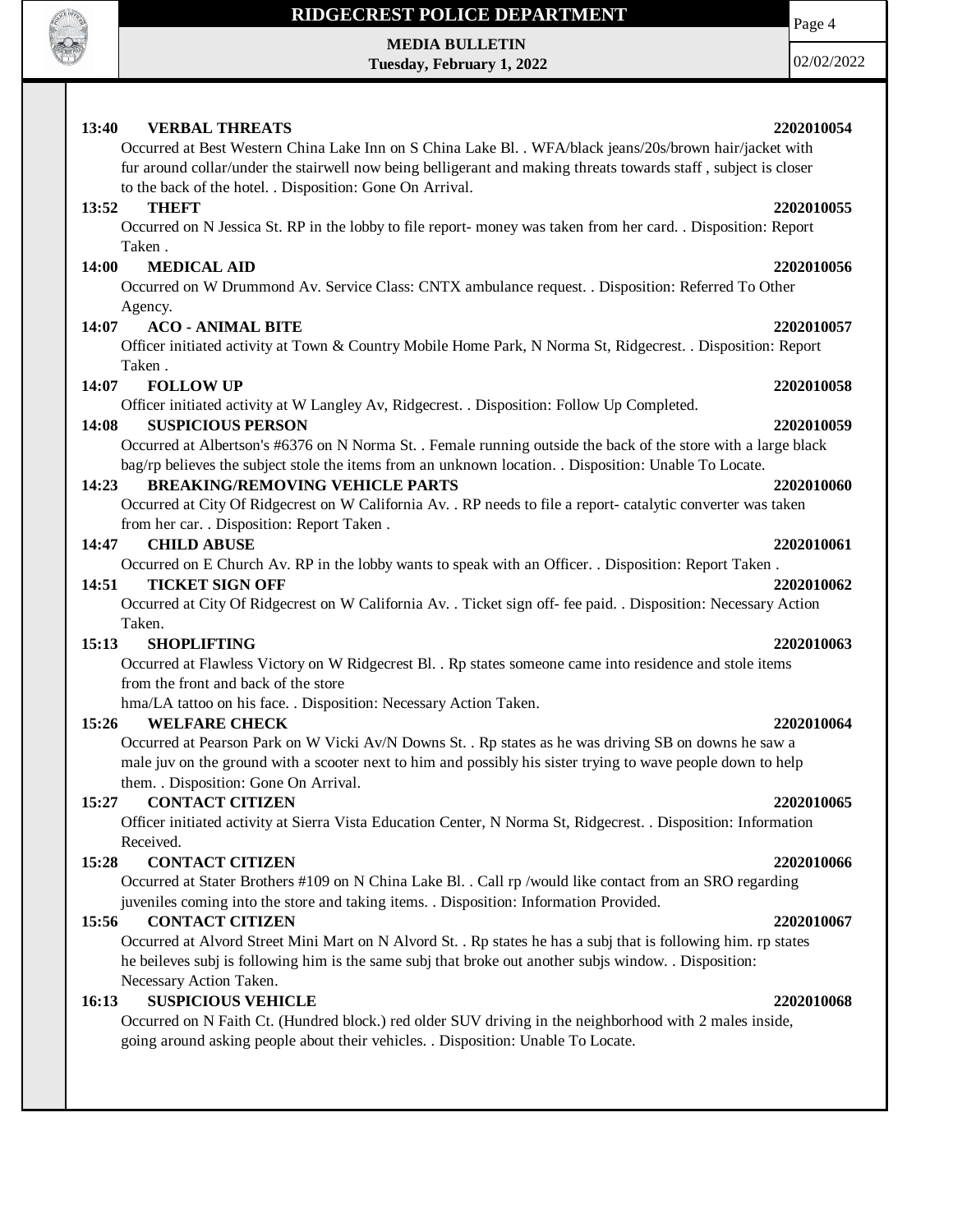

## **RIDGECREST POLICE DEPARTMENT MEDIA BULLETIN**

**Tuesday, February 1, 2022**

Page 5

02/02/2022

**16:30 ILLEGAL DUMPING 2202010069** Officer initiated activity at W Kinnett Av, Ridgecrest. (Hundred block.). . Disposition: Negative Contact. **16:43 FOUND NARCOTICS 2202010070** Occurred at Dart Thrift Store on N Gold Canyon Dr. . Rp states a customer found narcotics in a bag at the store. . Disposition: Report Taken . **16:54 ACO CALL 2202010071** Officer initiated activity at E Commercial Av, Ridgecrest. Dog under car. . Disposition: Animal Control Handled. **17:56 MEDICAL AID 2202010072** Occurred on N Gold Canyon Dr. Cellular E911 Call: EMS request. . Disposition: Referred To Other Agency. **18:04 DOMESTIC DISTURBANCE 2202010073** Occurred on W Langley Av. Male/female verbal/female HBD DVIR Nicholas Kauffman and Lainey Butler/married/cohab/children in common /arguing over relationship issues. . Disposition: Domestic Violence Documentation. **18:26 911 WIRELESS CALL 2202010074** Occurred at City Of Ridgecrest on W California Av. . Cellular E911 Call: Open line/disturbance heard/female yelling at someone/phone not accepting callbacks/1709 meter ping. . Disposition: Necessary Action Taken. **18:52 STORAGE AUTHORITY-6MOS EXPIRED 2202010076** Occurred on N Norma St. RP stating there is a gutted truck in front of residence/vehicle has been there several days. . Disposition: Necessary Action Taken. **18:56 PANIC ALARM 2202010077** Occurred on S Ranger St. Panel activated panic alarm. . Disposition: Checks Ok. **19:05 MEDICAL AID 2202010078** Occurred on S Norma St. Cellular E911 Call: EMS request. . Disposition: Referred To Other Agency. **19:15 CONTACT CITIZEN 2202010079** Occurred at City Of Ridgecrest on W California Av. . RP has questions regarding vehicle registration/10-21. . Disposition: Information Provided. **19:55 CONTACT CITIZEN 2202010080** Occurred at City Of Ridgecrest on W California Av. . RP stating she has more info. . Disposition: Information Received. **20:13 MEDICAL AID 2202010081** Occurred on N Michele St. Cellular E911 Call: EMS request. . Disposition: Referred To Other Agency. **20:32 INFORMATION RECEIVED 2202010082** Occurred at W Reeves Av/N Norma St. RP reporting there was a vehicle driving in area without headlights and drove through a stopsign at approx 1830 hours /sportish type reddish car NFD. . Disposition: Necessary Action Taken. **20:50 PATROL CHECK 2202010083** Occurred at Santiago Ridgecrest Estates on W Ward Av. . RP stating she is hearing banging sounds to the rear of residence, stating it sounds like someone is outside banging on her trailer. . Disposition: Checks Ok. **21:03 CONTACT CITIZEN 2202010084** Occurred at City Of Ridgecrest on W California Av. . RP stating he failed retrieve his hard hat when he was served move-out orders/10-21. . Disposition: Information Received. **21:14 INFORMATION 2202010085** Occurred at City Of Ridgecrest on W California Av. . . Disposition: Log Note Only. **22:01 BATTERY SPOUSE/COHABITANT 2202010086** Occurred on S McCall St. Cellular E911 Call: RP stating husband hit her SA/Giang, Thanh 01/17/1994 chg 243(e)(1) PC Cited and released to Navy personnel. . Disposition: Warning (Cite/Verbal).